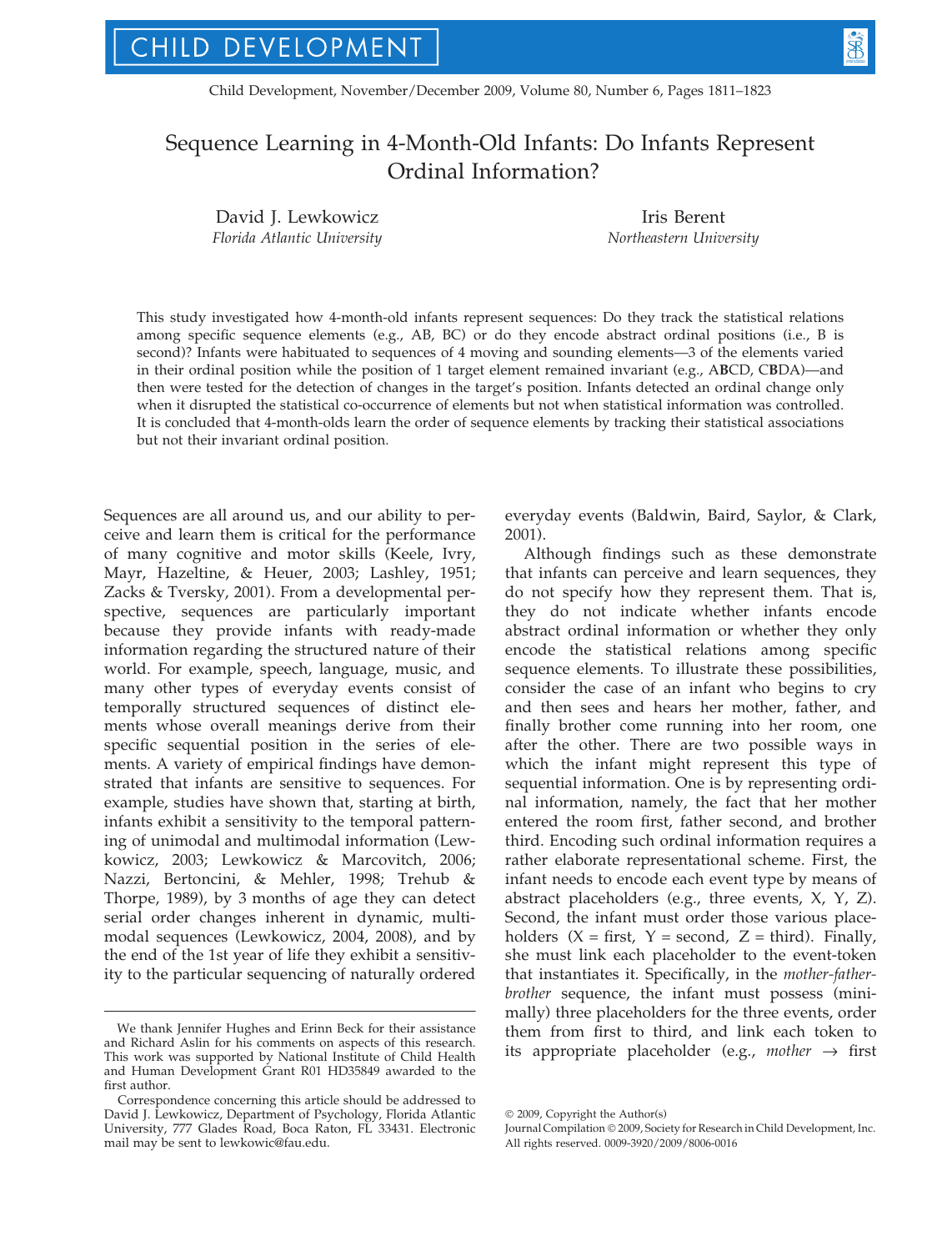placeholder). The other way in which the infant might represent this kind of sequential information is by only encoding the associations among specific tokens (i.e., their statistical relations). For example, the infant might represent the mother-father-brother example by encoding pairwise associative links between specific tokens (e.g., mother-father, fatherbrother). Such a scheme lacks a representation of ordinal information in that abstract placeholders are not specified for each event type, the placeholders are not ordered (e.g., first vs. second), and the placeholders are not linked to specific tokens (e.g., father corresponds to the second placeholder).

Although these two representational schemes are quite different, in some cases they might support comparable generalizations. In particular, both representational schemes would allow infants to distinguish familiar from unfamiliar sequences. For example, an infant familiar with the mother-fatherbrother sequence should be able to distinguish it from a father-brother-mother permutation. Such a discrimination could be based either on the detection of an unfamiliar token association (e.g., brothermother) or on the detection of a change in ordinal relations (e.g., father now occurs in first position). To distinguish between these two representational schemes, one could investigate generalization to sequences that include novel elements (Berent, Everett, & Shimron, 2001; Berent, Marcus, Shimron, & Gafos, 2002; Berent & Shimron, 1997; Marcus, 2001). If infants represent ordinal information, then they should recognize the invariant ordinal position of a familiar sequence element in a novel context. For example, infants should be able to extract the ordinal consistency between the familiar motherfather-brother sequence and a novel dog-father-bird sequence. In both sequences, father occupies the second position. It should be noted, however, that this invariance can be recognized only if an infant can extract the invariant ordinal position of father despite changes in the associative relations between father and adjacent sequence elements. The invariance cannot be recognized if infants only track token associations. In this latter case, an infant would only be able to distinguish the familiar mother-father-brother sequence from an unfamiliar one (e.g., father-bird-dog), but fail to recognize the ordinal invariance in the mother-father-brother sequence and a novel *dog-father-bird* sequence.

Lewkowicz (2004, 2008) has shown that infants as young as 3 months of age can distinguish between different audiovisual, dynamic sequences based on the sequencing of their elements. For example, infants who were habituated to an ABC sequence of moving and sounding objects exhibited response recovery when presented with a CAB sequence of the same set of elements. Although these findings demonstrate that infants are sensitive to the sequencing of elements, it is difficult to determine whether infants detected sequence differences based on token association information or on ordinal position information because both types of information were available in those studies. Moreover, other evidence indicates that infants are sensitive to both types of information. Thus, studies have shown that starting as early as 2 months of life, infants are very good at extracting and learning adjacent sequence–element associations in sequences composed of visual as well as auditory elements (Fiser & Aslin, 2002; Jusczyk, Luce, & Charles-Luce, 1994; Kirkham, Slemmer, & Johnson, 2002; Richardson & Kirkham, 2004; Saffran, Aslin, & Newport, 1996; Saffran, Johnson, Aslin, & Newport, 1999) and that by the 2nd year of life they can learn nonadjacent sequence–element associations (Gómez, 2002; Gómez & Maye, 2005). In addition, in the latter part of the 1st year of life, infants can learn grammatical rules (e.g., ABB vs. ABA) specifying the ordering of distinct syllables (Marcus, Vijayan, Rao, & Vishton, 1999) and can track the ordinal position of a particular syllable (Gerken, 2006), suggesting that older infants are sensitive to ordinal information as well.

The findings of rule learning in older infants are particularly interesting. Although they suggest that sensitivity to ordinal information is present in infancy, they do not necessarily demonstrate that infants can broadly represent ordinal relations. That is, the existing evidence of rule learning only comes from older infants and from studies utilizing linguistic stimuli. Moreover, a recent study has shown that the ability to learn rules from linguistic stimuli does not necessarily extend to other auditory stimuli (Marcus, Fernandes, & Johnson, 2007). Specifically, this study demonstrated that 7.5-month-old infants can extract rules from sequences of speech sounds but that they do not from nonspeech sound sequences. These results cast doubt on the ability of young infants to acquire rules representing the ordering of nonlinguistic events and bolster the concerns that young infants' sensitivity to sequential information (Lewkowicz, 2004) reflects the representation of specific token associations rather than ordinal information per se.

To date, no studies have attempted to dissociate responsiveness to ordinal information from responsiveness to token association. The present research was designed to do so in three separate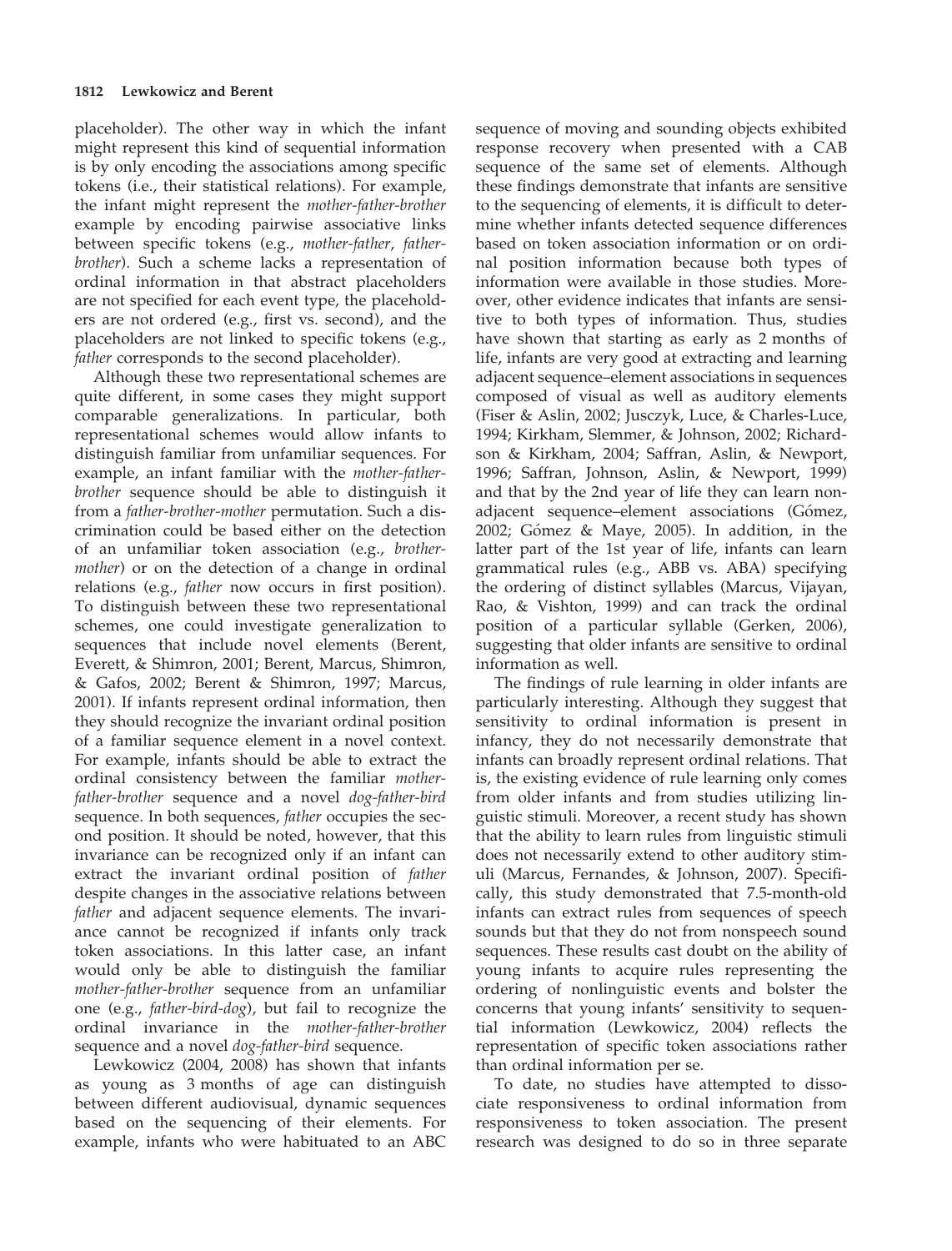experiments. Experiment 1 investigated whether infants can learn the invariant ordinal position of a target sequence element in the context of three other elements and whether they can then detect a change in its ordinal position during test trials. To do so, we first habituated infants to a series of fourelement sequences consisting of the same elements where three of them changed their ordinal position across the different sequences while the fourth one—the target—remained in an invariant ordinal position (e.g., B in ABCD, CBDA, DBAC). Following habituation, we administered two sets of test trials. One set tested whether infants encoded the target's invariant position and, if so, whether this knowledge was tied to the specific sequence elements making up the habituation sequences. We did this by contrasting responsiveness to the target element in its familiar versus novel ordinal position in the context of the already familiar sequence elements (e.g., ABCD vs. ACBD). The other test set examined whether infants also encoded the more abstract concept of ''second'' or ''third'' by contrasting responsiveness to the target in its familiar versus novel ordinal position but this time when the target was presented in the context of novel sequence elements (e.g., EBFG vs. EFBG). Experiment 2 investigated whether infants can extract ordinal position information when processing load is reduced. To this end, we repeated Experiment 1 except that this time we reduced the overall processing load during the test phase by administering only the novel-context test trials (e.g., EBFG vs. EFBG). Finally, Experiment 3 investigated infants' ability to learn and generalize invariant ordinal position knowledge by probing for generalization of ordinal position information when the target element was presented in the context of familiar elements while controlling for statistical similarity to the habituation items. In addition, Experiment 3 investigated whether the statistical relations between the target element and the other sequence elements might have contributed to responsiveness. Thus, we once again habituated infants to a series of sequences where the target element was presented in an invariant ordinal position and then administered two sets of test trials. One set assessed whether infants were sensitive to a change in the target's ordinal position by contrasting response to its familiar and novel position in the absence of familiar statistical information. The other set assessed whether infants were sensitive to statistical relations by contrasting responsiveness to familiar versus novel statistical relations between the target and the other sequence elements.

# Experiment 1

Experiment 1 examined the learning of ordinal rules using the same types of sequential events presented by Lewkowicz (2004). To give infants the opportunity to encode the invariant ordinal position of a target sequence element, we first habituated them to three different sequences consisting of four distinct moving objects and their impact sounds. Across these sequences, the target object and its sound maintained an invariant ordinal position (i.e., was always either second or third in the sequence), whereas the other three objects and their sounds varied in their ordinal positions (Table 1). Following habituation, we assessed infants' ability to encode ordinal information by administering two sets of test trials. In one set, the target element was presented in the context of the other familiar objects and their sounds, either in its original ordinal position or in a novel and inconsistent ordinal position (e.g., ABCD vs. ACBD where B is the target element). In the other set, the target was presented in the context of unfamiliar objects and sounds, either in its original position or in a novel ordinal position (e.g., EBFG vs. EFBG). If infants successfully encoded the target's ordinal invariance, then we expected them to exhibit response recovery in the inconsistent test trials regardless of whether the context was familiar or not. In contrast, if infants only encoded specific sequential information (i.e., associative relations among adjacent sequence elements), then we expected that they would only exhibit response recovery in the inconsistent test trial in the familiar context.

Table 1

Design of Experiment 1 and the Specific Sequences Presented to One Group of Infants in Each of the Habituation Groups During the Habituation and Test Trials

|                       | Habituation<br>Group 1 | Habituation<br>Group 2 |
|-----------------------|------------------------|------------------------|
| Habituation           |                        |                        |
| Trial 1               | ABCD                   | ACBD                   |
| Trial 2               | <b>CBDA</b>            | <b>CDBA</b>            |
| Trial 3               | DBAC.                  | DABC.                  |
| Test trials           |                        |                        |
| Familiar consistent   | ABCD                   | ACBD                   |
| Familiar inconsistent | ACBD                   | ABCD                   |
| Novel consistent      | <b>EBFG</b>            | <b>EFBG</b>            |
| Novel inconsistent    | <b>EFBG</b>            | <b>FBFG</b>            |

Note. The various letters in the table designate the different objects and their corresponding impact sounds (see the Method section for more details). B represents the target object.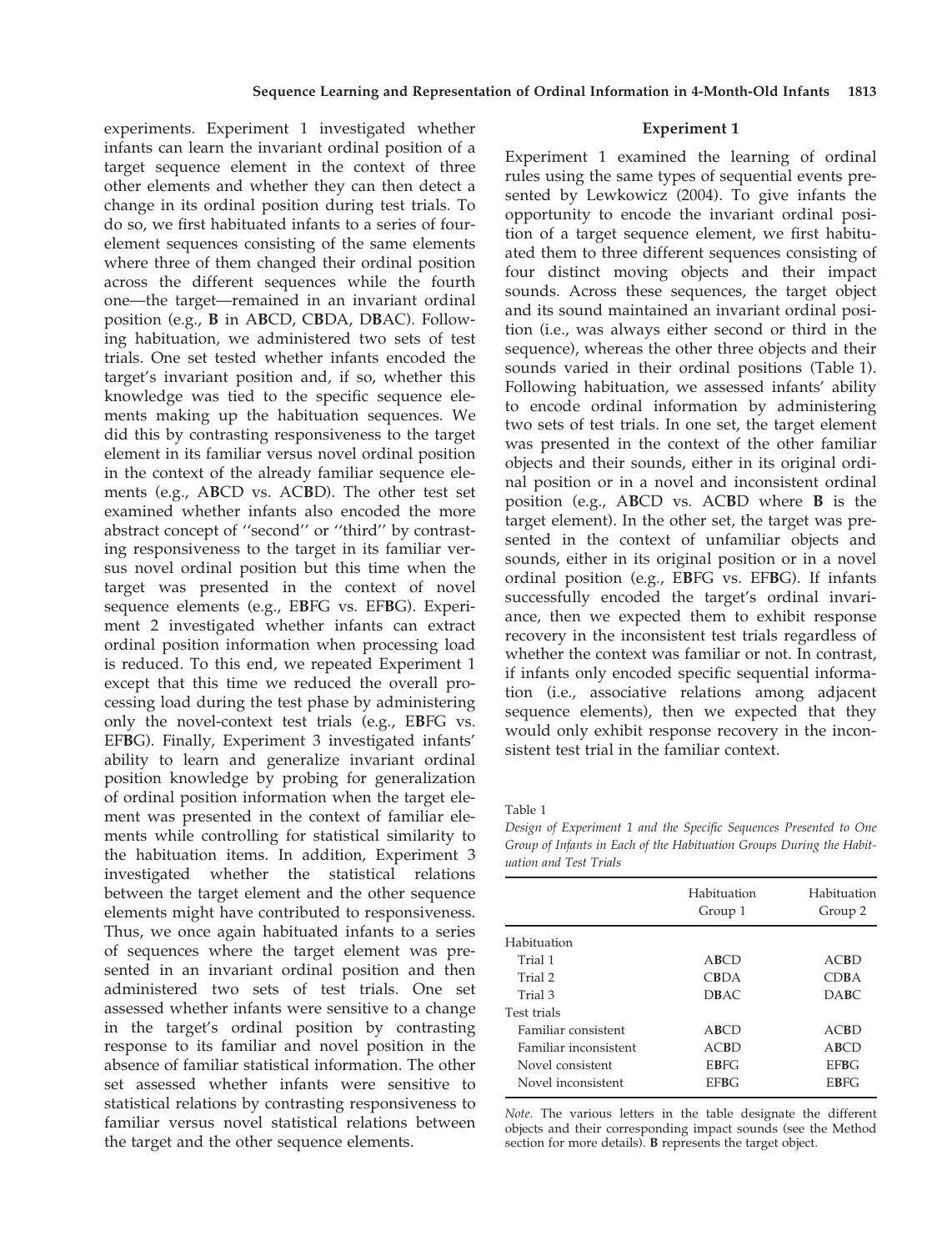# Method

Participants. We tested 36 healthy, full-term infants, of whom 33 contributed data. The mean age of the 33 infants was 19.3 weeks  $(SD =$ 1.2 weeks; 17 boys and 16 girls). We tested an additional 9 infants but they did not contribute usable data because of equipment failure (1 infant), fussing (6 infants), distraction (1 infant), and inattentiveness (1 infant). One infant was African American, 1 was Asian, 1 was White Hispanic, and the rest were White non-Hispanic.

Apparatus and stimuli. All stimulus events consisted of multimedia movies. One of these was an attention-getter movie showing a continuously expanding and contracting green disk. A second movie, which served as a pre- and posttest trial, was a segment of a Winnie the Pooh cartoon (presented at 70–74 dB SPL; ambient sound pressure level of 50 dB). The remaining seven movies showed different sequential orderings of four distinct moving objects and their distinct impact sounds.

Five of the movies showed the four objects seen in Figure 1a (Object A—button, Object B—triangle, Object C—square, and Object D—star) arranged in various orders. Figure 1b shows the motion path of the objects during a single cycle of the sequence. As can be seen, at the start of the cycle, the objects emerged one after the other from the spout at the top, moved down and passed in front of the gray rectangle, and continued down until they reached the bottom of their downward trajectory. As soon as they contacted the black ramp, they made an impact sound, turned to the right, and moved off to the side. The impact sounds were digital recordings of the following sounds: Object A—a metal object hitting against a glass bottle, Object B—a wooden spoon hitting against a small empty plastic container, Object C—a wooden spoon hitting against a metal pot, and Object D—a light bulb breaking. Two other movies, used to test for generalization learning (see the following), showed the objects seen in Figure 2 (Object E—hexagon, Object B—triangle, Object F—star, and Object G—cross). The impact sounds for these objects were: Object E—the sound of a bouncing basketball, Object B—a wooden spoon hitting against an empty plastic container, Object F—a wooden spoon hitting against a wooden surface, and Object G—a deep hollow sound produced by hitting a wooden spoon against a large plastic container. All movies were presented on a 17-in. computer monitor at an approximate distance of 50 cm from the infant. The audio part of

the movie was presented through speakers placed on each side of the monitor. The average sound pressure level of the impact sounds was 80 dB (A scale). A camera that transmitted a view of the infant's face to a video monitor was located on top of the stimulus-presentation monitor.

Each movie began with the appearance of the spout, the ramp, and the gray rectangle. As soon as they appeared, the four objects emerged sequentially from the spout at 0.5-s intervals and moved down at the same and constant speed. Each object reached the ramp 1.83 s after it emerged from the spout and made an impact sound as it turned to the right. Each object continued to move down the ramp until it came to rest on the right side of the screen. The objects came to rest 4.5, 4.87, 5.2, and 5.5 s, respectively, following their emergence from the spout. Once the last object came to rest, all four objects remained visible for 0.67 s, disappeared for 0.83 s, and then the sequence started again and continued to be presented repeatedly until the infant either looked away or until the maximum trial duration was reached (see the following).

Procedure. We used the infant-controlled habituation and test procedure. This allowed the infant's looking behavior to control the onset and offset of each movie presentation and, thus, of each trial. Specifically, whenever the infant looked at the stimulus-presentation monitor, the movie began to play and whenever the infant looked away from the monitor for more than 1 s, or whenever he or she accumulated a total of 55 s of looking time, the movie ended and the attention-getter appeared on the monitor. Duration of looking was recorded during movie presentation by an experimenter who could neither see nor hear the stimuli being presented.

The experiment began with a single pre-test trial (the Winnie the Pooh cartoon) and then continued with the habituation phase. When the total duration of looking during the last four habituation trials declined to 50% of the total duration of looking during the first four habituation trials, the habituation phase ended and the test phase began. Table 1 shows the sequences presented during the habituation and test phases for each habituation group. As can be seen, the three sequences presented during the habituation phase differed in terms of the ordinal position of all objects and their sounds except for object and sound B (the target). As shown in Table 1, object and sound **B** remained in an invariant second position for one group of infants and in an invariant third position for the other group. The first test trial for all infants was the familiar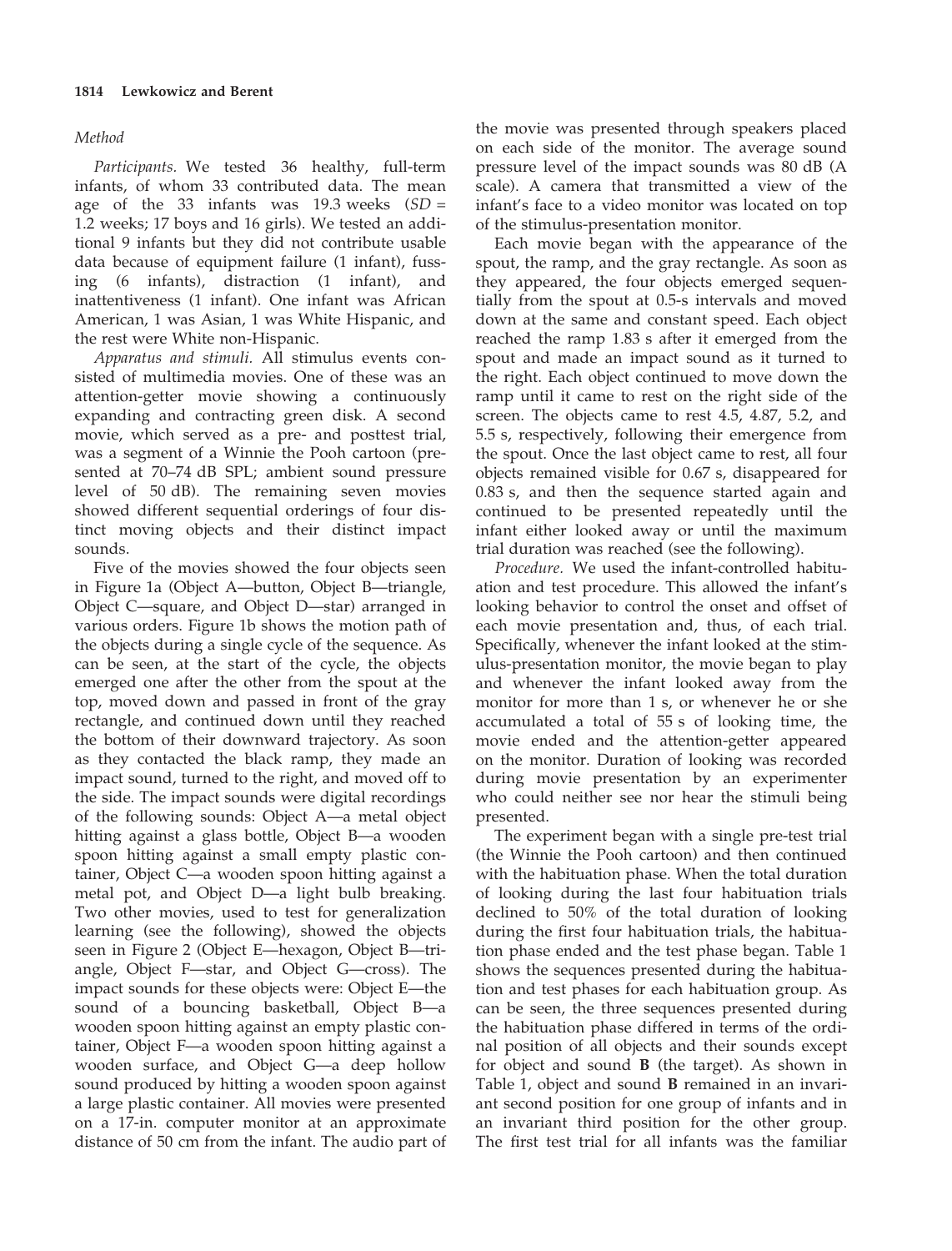

Figure 1. (a) The four objects presented during the habituation phase in Experiment 1. (b) A schematic representation of the movement of the objects over time during a single sequence cycle.

consistent test trial during which one of the three sequences that was presented during the habituation phase was presented again. To counterbalance the presentation of the three familiar sequences during this test trial, we presented each of them an equal number of times across the infants tested in each habituation group, respectively. The remaining three test trials were presented in counterbalanced order across infants in each habituation group. The familiar inconsistent test trial involved an ordinal position change of the target in a familiar sequence context and, thus, assessed whether infants learned its specific ordinal position in that context. The familiar consistent and familiar inconsistent sequences were matched for the probability of occurrence of adjacent element pairs in the familiarization trials; however, the familiar consistent sequence had a higher probability of triplet- and quadruplet-element associations. The novel consistent test trial involved presentation of the familiar target in its familiar position but in the context of

all new objects and their sounds and, thus, was designed to determine whether infants could generalize their learning about the target to a novel sequence context. Finally, the novel inconsistent test trial involved a change in the ordinal position of the familiar target in the context of all new objects and their sounds. The test session ended with a post test trial where infants saw and heard the segment of the Winnie the Pooh cartoon.

# Results and Discussion

We performed a preliminary analysis to determine whether any infants exhibited spontaneous regression to the mean in the familiar consistent test trial. We excluded from further analyses the data of three infants whose duration of looking in this test trial exceeded the mean duration of looking in this trial by more than 2 SD.

As can be seen in the left panel of Figure 3, infants exhibited a significant decline in looking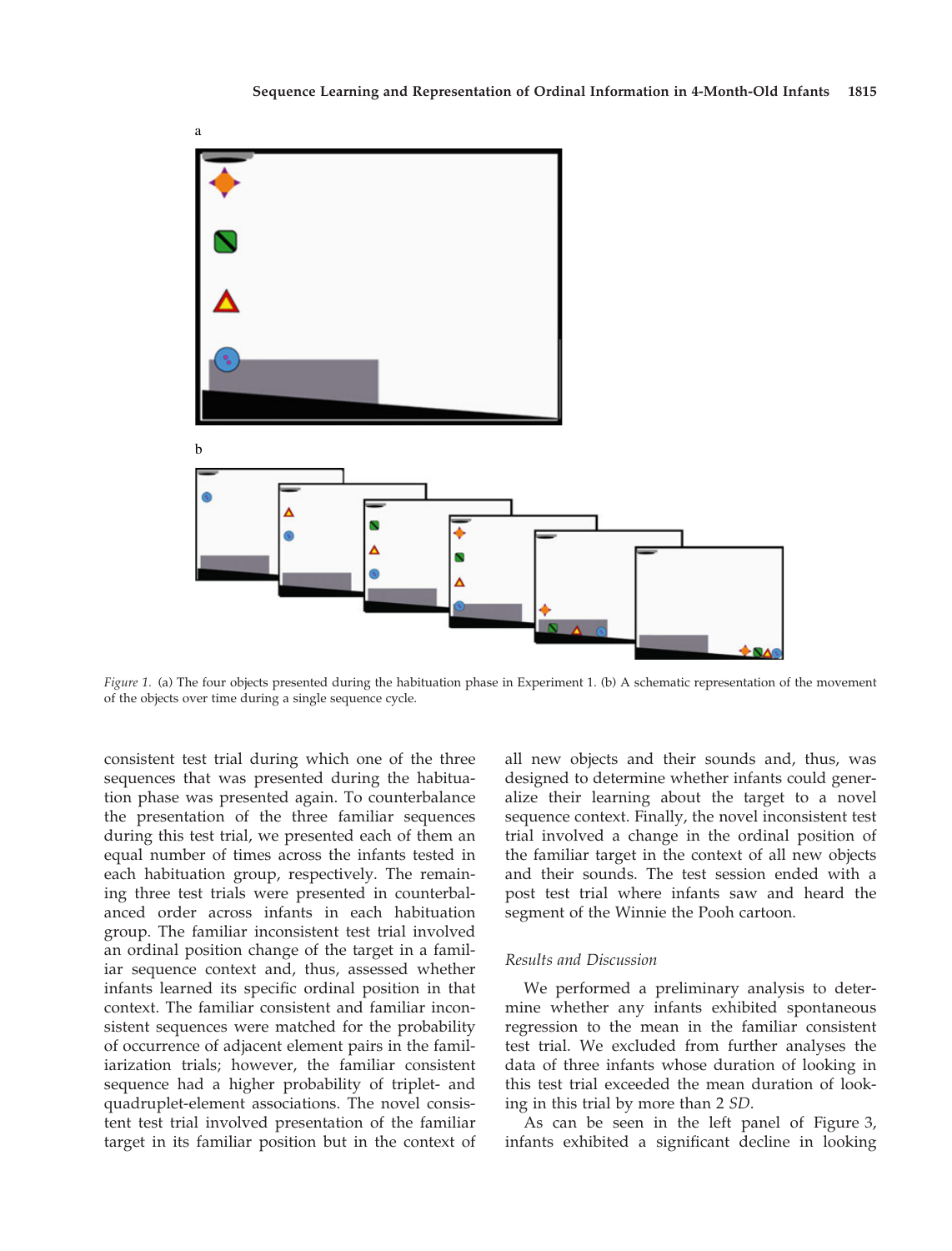

Figure 2. The four objects presented during the generalization test trials in Experiment 1.

during the habituation trials,  $F(5, 155) = 74.9$ ,  $p < .001$ . It took the infants an average of 10.4 trials to reach the habituation criterion (range = 8–21 trials). As can be seen in the right panel of Figure 3, infants exhibited differential responsiveness across the consistency conditions in the familiar context condition but not in the novel context condition. We tested this Context (familiar vs. novel)  $\times$ Consistency (consistent vs. inconsistent) interaction by way of a mixed  $2 \times 2 \times 2$  (Habituation Group  $\times$  $Context \times Consistency)$  analysis of variance (ANOVA), with habituation group as the betweensubjects factor and context and consistency as the within-subjects factors. Results indicated that the Context  $\times$  Consistency interaction was statistically significant,  $F(1, 31) = 7.68$ ,  $p < .01$ , as was an overall context effect,  $F(1, 31) = 24.3$ ,  $p < .001$ , but that the three-way interaction was not significant.

The findings from this experiment show that infants detected a change in the ordinal position of the target in the context of familiar elements but that they did not respond to the change when the target was surrounded by novel elements. To further probe the source of response differences, we compared the data from the different conditions by means of three planned comparisons (using the mean square error of the omnibus interaction; see Kirk, 1968). These tests showed that infants detected the ordinal position change in the familiar context—familiar consistent versus familiar inconsistent contrast,  $F(1, 31) = 11.07$ ,  $p < .01$ —but that they did not respond to the ordinal position change in the novel context—novel consistent versus novel inconsistent,  $F(1, 31) = 0.24$ , *ns.* In addition, these analyses indicated that infants detected the change in context—familiar consistent versus novel consistent,  $F(1, 31) = 44.5$ ,  $p < .001$ , and familiar consistent versus novel inconsistent,  $F(1, 31) = 36.9$ ,  $p < .001$ . Finally, the findings showed that the failure to exhibit differential responsiveness in the novel context was not due to fatigue effects. This was evident in the fact that response in the posttest trial was significantly higher than in the novel



Figure 3. Results from Experiment 1. The left panel shows the duration of looking during the habituation phase. Because the number of trials to reach the habituation criterion varied across infants, the left panel only depicts the average duration of looking in the first (A, B, and C) and the last three (X, Y, and Z) habituation trials. The right panel shows the duration of looking in the test trials. Error bars indicate the standard error of the mean.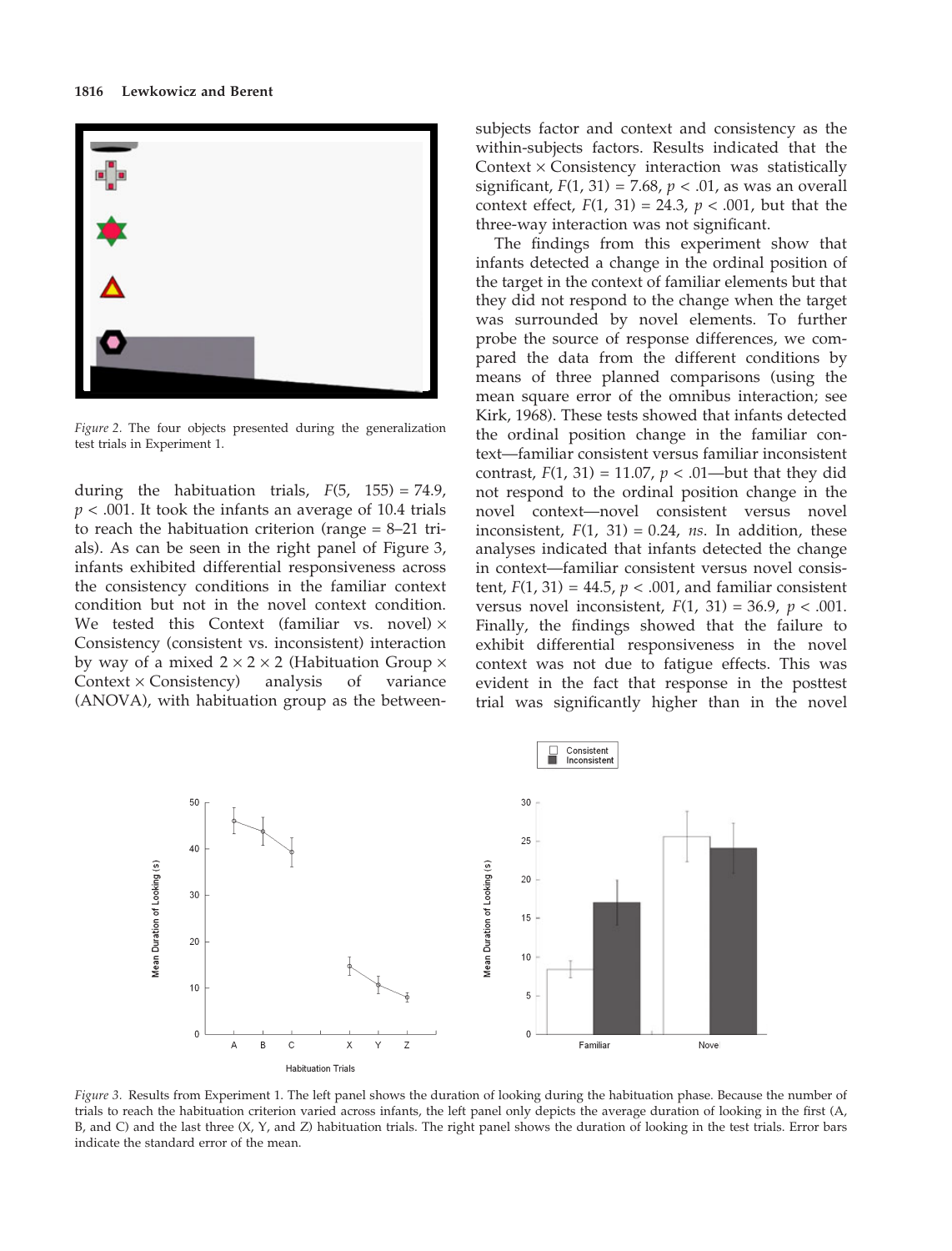inconsistent test trial,  $F(1, 31) = 43.31$ ,  $p < .001$ . In fact, infants looked twice as long  $(M = 49.8 \text{ s})$  in the posttest trial than they did in the novel inconsistent test trial.

In sum, the most reasonable interpretation of the findings from this experiment is that infants encoded the sequential relation of the target in the context of familiar elements but that they did not generalize that knowledge to a novel sequential context.

# Experiment 2

Infants' failure to generalize invariant ordinal information to novel sequences suggests that they may not encode invariant ordinal information. It is possible, however, that infants may be able to encode invariant ordinal information but fail to generalize it to novel sequences because of information-processing limitations. That is, the demands associated with the processing of four different test trials in Experiment 1 might have taxed infants' information-processing system beyond its normal capacity and, thus, have prevented them from learning the ordinal information.

The purpose of Experiment 2 was to test this possibility. To do so, we repeated Experiment 1 except that this time we reduced the informationprocessing load by administering only the two test trials during which the novel test sequences were presented. If excessive information-processing demands accounted for the infants' failure to generalize ordinal position learning in Experiment 1, then they would be expected to generalize in Experiment 2. Specifically, infants should exhibit greater response recovery in the novel inconsistent test trial than in the novel consistent test trial. If, however, infants of this age do not generalize ordinal information knowledge, then the insensitivity to ordinal invariance should persist despite the reduction in processing load.

# Method

Participants. The sample consisted of 24 healthy, full-term infants  $(M \text{ age} = 19 \text{ weeks}, SD =$ 1.3 weeks; half were girls). We tested an additional 6 infants in this experiment but did not use their data because 5 of them were fussy and 1 was sleepy. Two infants were White Hispanic and the rest were White non-Hispanic.

Apparatus and stimuli. The apparatus and stimuli were identical to those used in Experiment 1.

Procedure. The procedure was identical to that used in Experiment 1 except that here we administered only the novel consistent and the novel inconsistent test trials. As in Experiment 1, we began the test session with the pretest trial and ended it with the posttest trial.

# Results and Discussion

The left panel of Figure 4 shows the results from the habituation trials. As can be seen, infants exhibited a significant decline in looking during the habituation trials,  $F(5, 110) = 44.2$ ,  $p < .001$ , and examination of the number of trials needed to reach habituation indicated that it took the infants an average of 10.8 trials to reach the habituation criterion (range = 8–23 trials). Furthermore, as indicated by a nonsignificant Trials  $\times$  Experiment interaction,  $F(5, 275) = 0.83$ , ns, the habituation trials response profile obtained in the current experiment did not differ from that in Experiment 1. The right panel of Figure 4 shows the results from the test trials and as can be seen, similar to the outcome in these two test trials in Experiment 1, infants did not respond differentially. A mixed  $2 \times 2$  (Habituation Group  $\times$ Test Trial Type) ANOVA, with habituation group as the between-subjects factor and test trial type as a within-subjects factor, confirmed this fact by indicating that neither the trials effect,  $F(1, 22) = 1.7$ , nor any other effects were statistically significant. As in Experiment 1, the failure to generalize was not due to fatigue effects because response in the posttest trial  $(M = 51.4)$  was greater than in the novel inconsistent trial,  $F(1, 22) = 40.39$ ,  $p < .001$ .

Because a familiar test trial was not administered in this experiment, it is important to ensure that response in the two generalization test trials reflected response recovery. To determine whether this was the case, we compared the duration of looking obtained in the test trials in this experiment (Figure 4) with the duration of looking obtained in those same two test trials in Experiment 1 (Figure 3). This comparison indicated that response in these two trials across the two experiments was comparable. This, in turn, means that, as was the case in Experiment 1, the magnitude of response in these two test trials was more than double that obtained in the familiar test trial in Experiment 1. To further ensure that the response obtained in this experiment reflected response recovery, we compared the response in each of the two test trials in this experiment with the response in the last habituation trial in this experiment. This comparison indicated that the response in the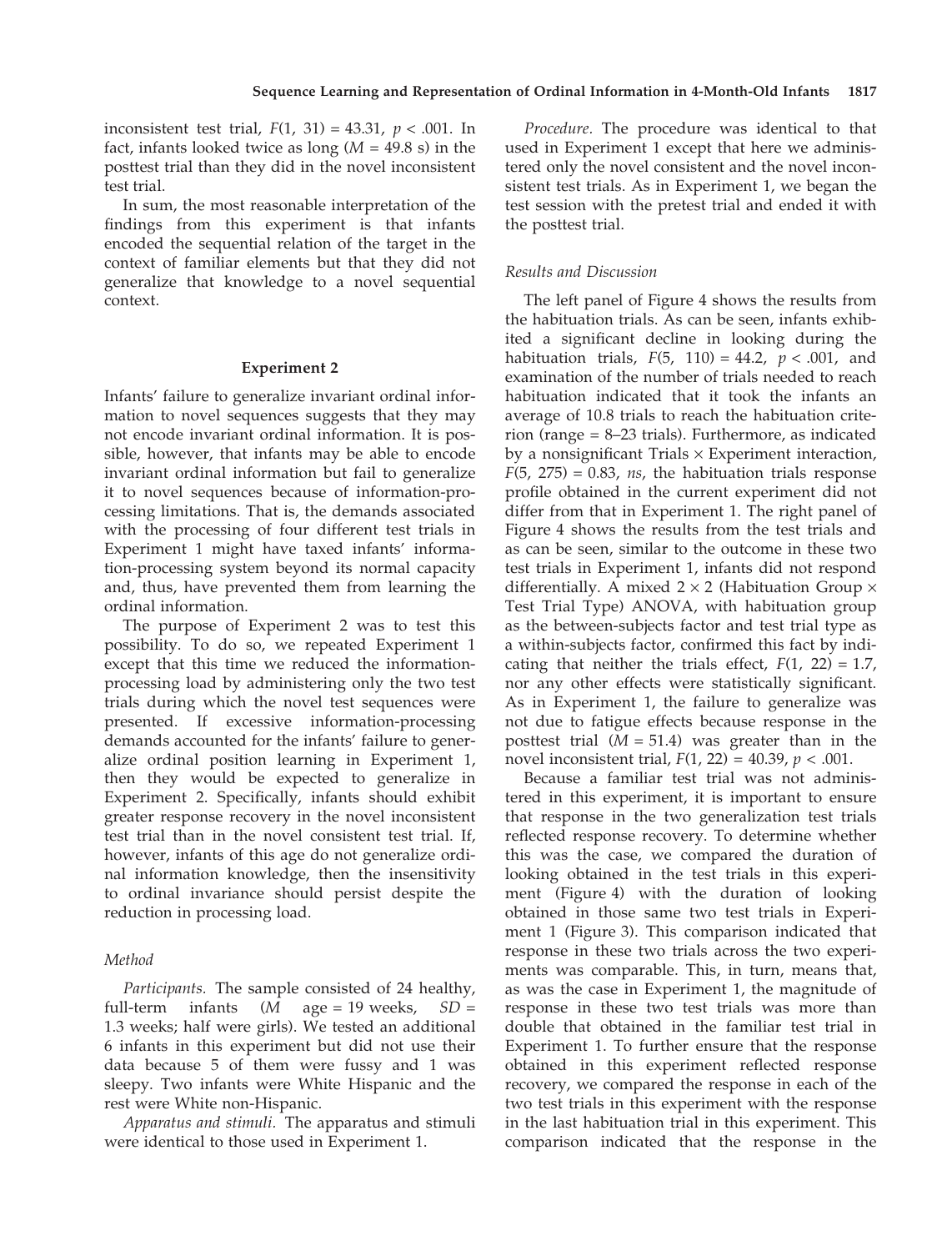

Figure 4. Results from Experiment 2. The left panel shows the duration of looking during the first three (A, B, and C) and last three (X, Y, and Z) habituation trials, and the right panel shows the duration of looking in the test trials. Error bars indicate the standard error of the mean.

novel consistent test trial was significantly higher than in the last habituation trial,  $F(1, 22) = 13.6$ ,  $p < .01$ , as was the response in the novel inconsistent trial,  $F(1, 22) = 11.2, p < .01$ . In sum, these results suggest that the infants' failure to detect ordinal invariance was not due to excessive processing load.

#### Experiment 3

Experiment 1 indicated that infants were sensitive to invariant sequential information in a familiar context but that they failed to generalize such information to novel sequences. Experiment 2 replicated this result and showed that it was unlikely that infants' failure to generalize was related to information-processing demands. This repeated failure to generalize might suggest that 4-month-old infants may not encode invariant ordinal information when the task involves the learning of dynamic, audiovisual sequences. It is possible, however, that our infants' failure to generalize ordinal position information was due to the fact that we tested for generalization of such knowledge in the context of novel test elements (i.e., ones that were not presented during the habituation phase). That is, it may be that the sheer novelty of the test elements may have drawn the infants' attention away from the sequential nature of the event and, in the process, may have prevented them from detecting the target's invariant ordinal position. This interpretation is consistent with the findings from Experiments 1 and 2 showing that sequences composed of novel elements elicited significantly longer looking than did sequences comprised of familiar elements.

To address the possibility that the failure to generalize was due to the novelty of the nontarget sequence elements, Experiment 3 probed for generalization of ordinal position knowledge in the context of familiar test elements. Thus, as in the previous experiments, we first habituated infants to three different sequences where the target element was presented in an invariant ordinal position. This time, however, the sequences presented during the test phase consisted of the same four sequence elements that were presented during the habituation phase except that, in contrast to Experiment 1, here the target's novel position could not be determined on the basis of its statistical relations to the other sequence elements.

The test trials administered in this experiment consisted of two sets. One set tested for detection of ordinal position differences by contrasting responsiveness to the target element in a familiar versus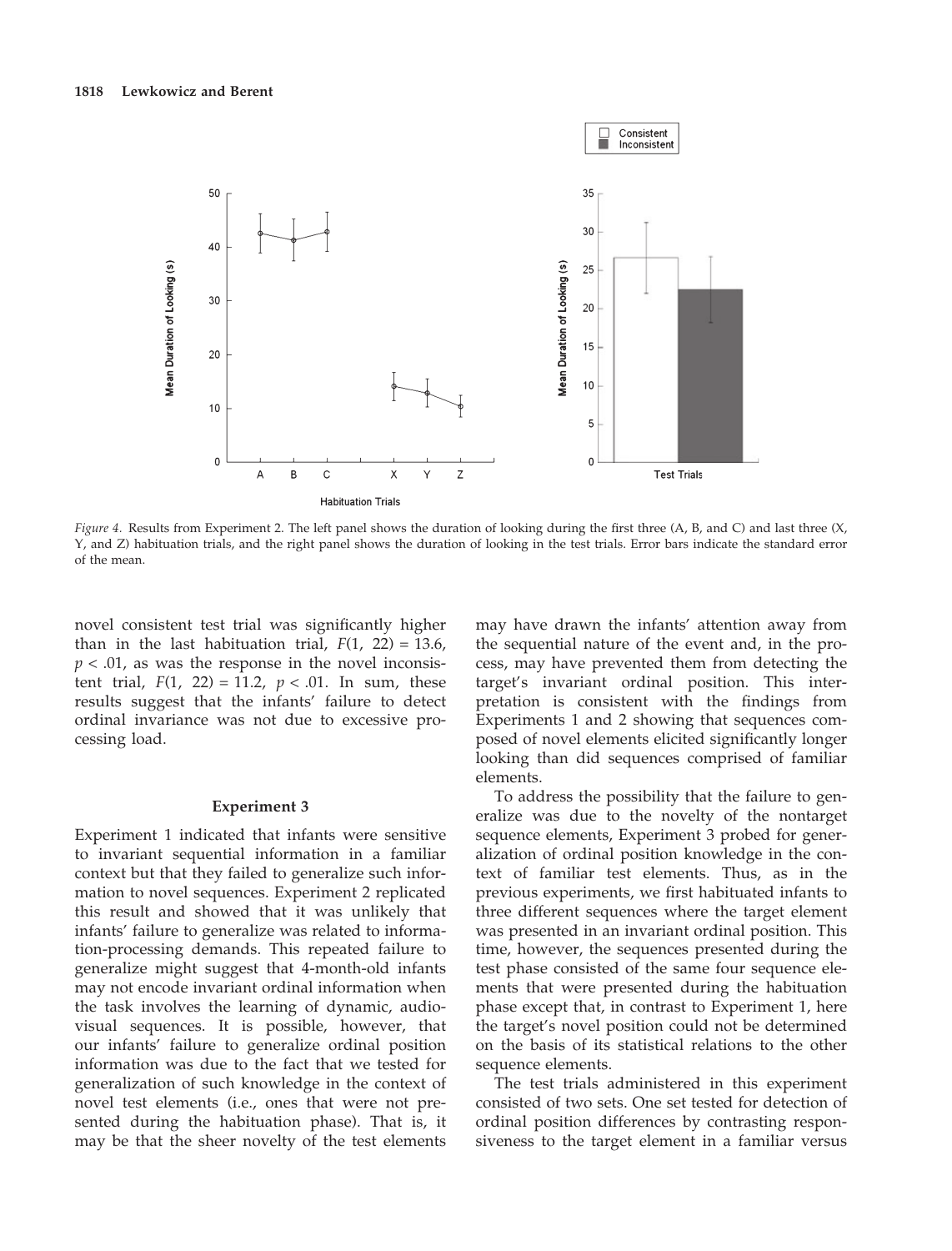novel ordinal position. If infants' failure to detect the target's new ordinal position in Experiments 1 and 2 was due to the novelty of the nontarget test elements, then the infants in this experiment should detect the target's new ordinal position. If, however, 4-month-old infants truly find it difficult to encode invariant ordinal position information, then despite the familiarity of all test elements, they may once again fail to detect the target's new ordinal position. If infants fail to detect the target's new ordinal position even when all the test sequence elements are familiar, then this would suggest that this persistent failure to generalize ordinal position knowledge may be due to the fact that infants of this age encode sequential information primarily by tracking the statistical relations of specific sequence elements. To examine this possibility, the second set of test trials in the current experiment tested for statistical learning per se.

Overall, the two sets of test trials in this experiment manipulated the sequential consistency of habituation and test sequences along two dimensions (Table 2). One was their ordinal consistency, defined by the ordinal relation of the target element to the other elements during the habituation phase, and the other was their statistical consistency, defined by the associations of specific elements during the habituation phase. Specifically, the first set of test trials investigated infants' response to ordinal consistency by examining ordinal position knowledge in the absence of relevant statistical information. It did so by contrasting responsiveness to the target in its familiar versus novel ordinal position across sequences whose elements no longer bore the same statistical relations vis-à-vis one another as they did during the habituation phase. If infants encoded the target's invariant ordinal position, then they should respond differentially in these test trials despite the (equal) disruption of statistical information in both. The second set of test trials explicitly investigated infants' response to the statistical information inherent in the habituation sequences. It did so by contrasting responsiveness to the target in its familiar position while maintaining its statistical relations versus responsiveness to it in its familiar position when some of the statistical relations between it and the other sequence elements were disrupted. Here, we expected that if infants encoded sequential information primarily by learning the statistical relations among sequence elements, then they should only respond differentially in this second set of test trials.

# Table 2

Design of Experiment 3 Showing the Specific Sequences Presented to One Group of Infants in Each of the Habituation Groups During the Habituation and Test Trials

|                            | Habituation<br>Group 1 | Habituation<br>Group 2 |
|----------------------------|------------------------|------------------------|
| Habituation                |                        |                        |
| Trial 1                    | ABCD                   | <b>ACBD</b>            |
| Trial 2                    | <b>EBFG</b>            | <b>EFBG</b>            |
| Trial 3                    | <b>HBII</b>            | <b>HIBI</b>            |
| Test trials                |                        |                        |
| Ordinally consistent       |                        |                        |
| Statistically consistent   | ABCD                   | ACBD                   |
| Statistically inconsistent | <b>GBCI</b>            | <b>HCBE</b>            |
| Statistically inconsistent |                        |                        |
| Ordinally consistent       | <b>DBGI</b>            | <b>AEBH</b>            |
| Ordinally inconsistent     | DGBI                   | ABEH                   |

The various letters in the table designate the different objects and their corresponding impact sounds (see the Method section for more details). B represents the target object.

# Method

Participants. The sample consisted of 36 healthy, full-term infants  $(M \text{ age} = 17.5 \text{ weeks}, SD = 2.9)$ weeks; 19 girls and 17 boys). We tested an additional 16 infants but did not use their data because equipment problems (1 infant), fussing (13 infants), falling asleep (1 infant), and distraction (1 infant). All infants were White non-Hispanic except 2 who were White Hispanic.

Apparatus and stimuli. The apparatus was identical to that employed in Experiment 1. The sequences presented in this experiment are depicted in Table 2. As can be seen, the A, B, C, D, E, F, and G stimuli were the same as in Experiment 1 but stimuli H, I, and J were new. Object H resembled a mushroom with a black top and a green stem, Object I was a purple pentagon with an orange outline and three smaller pentagons placed inside the three corners of the large pentagon, and Object J was an oval shape consisting of three increasingly smaller, differently colored (yellow, blue, and light orange) oval rings. The impact sounds that corresponded to these objects were as follows: Object H—the JungleSingDrumMono.wav file included with the Microsoft Windows 98 operating system, Object I—the UtopiaDink.wav file included with Windows 98, and Object J—a digital recording of a wooden spoon hitting against a large metal pan.

Procedure. The procedure was identical to that used in Experiment 1 except that here we administered the test trials seen in Table 2. In addition, as in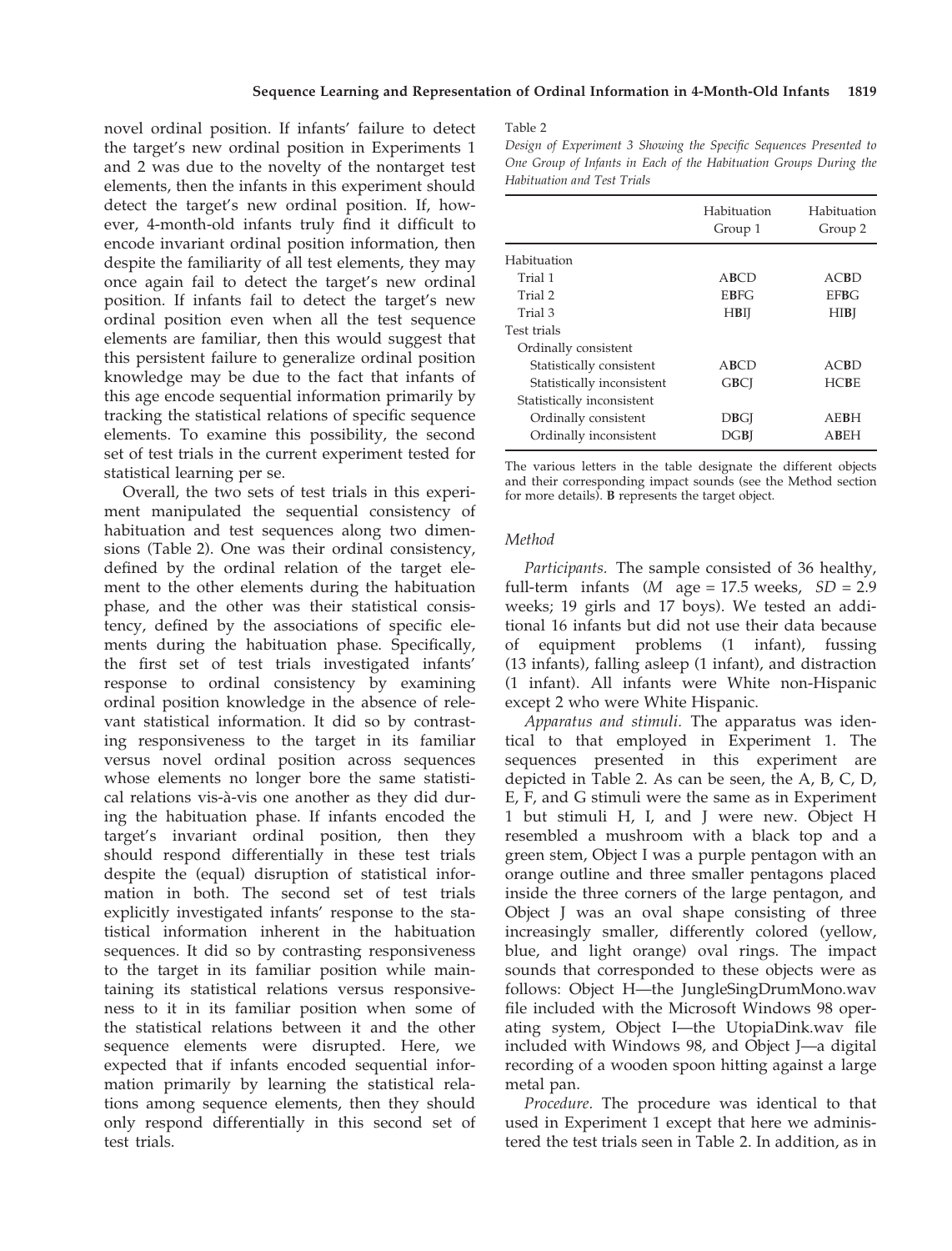Experiment 1, the test session began with the pretest trial and ended with the posttest trial. Table 2 shows the sequences presented during the habituation and test phases for each habituation group. As can be seen, the three sequences presented during the habituation phase differed in terms of the ordinal position of all objects and their sounds except for object and sound B (the target). As Table 2 shows, object and sound B remained in an invariant second position for one group of infants and in an invariant third position for the other group.

Of the four test trials, the first test trial for all infants was the statistically consistent (ordinally consistent) test trial. During this trial, one of the three familiar sequences that was presented during the habituation phase was presented again. To counterbalance the specific type of sequence presented during this test trial, we presented each of the three habituation sequences an equal number of times across infants in each habituation group. The remaining three test trials were presented in counterbalanced order across the infants in each habituation group. The statistically inconsistent (ordinally consistent) test trial involved a disruption of the statistical relations between the target and one of the sequence elements with which it was associated during habituation (e.g., ABCD vs. GBCJ). This was performed by presenting a sequence element adjacent to the target element that was never associated with it during the habituation phase. In this way, we were able to assess whether infants were attending to the statistical relations inherent in the sequences. The ordinally consistent (statistically inconsistent) test trial involved presentation of the target element in its familiar ordinal position in the context of the other familiar objects and their sounds. As can be seen in Table 2, however, the sequential position of the other familiar objects was rearranged such that the two sequence elements that were adjacent to the target element were never associated with it during habituation. In this way, infants had to judge the ordinal position of the target element in the absence of statistical information. Finally, the ordinally inconsistent (statistically inconsistent) test trial involved presentation of the target element in a novel ordinal position in the context of the other familiar sequence elements again arranged such that no statistical information could be used to ascertain ordinal position.

# Results and Discussion

A preliminary analysis, designed to determine whether any infants exhibited spontaneous regression to the mean in the familiar test trial, indicated that 3 infants did. The data from these infants were excluded from any further analyses. Figure 5 shows the results from the habituation and test trials for the remaining 33 infants.

As can be seen in the left panel of Figure 5, infants exhibited a significant decline in responsiveness during the habituation trials,  $F(5, 155) = 8.65$ ,  $p < .001$ . Overall, it took the infants an average of 12.5 trials to reach habituation (range  $= 8-27$ ). As can be seen in the right panel of Figure 5, infants exhibited differential responsiveness across the consistency conditions in the statistical information test trials but not in the ordinal information test trials. To evaluate the differences between the means, we first conducted an overall mixed  $2 \times 2 \times 2$  (Habituation Group  $\times$  Type of Information [statistical vs. ordinal]  $\times$  Consistency [consistent vs. inconsistent]) ANOVA, with habituation group as the betweensubjects factor and type of information and consistency as the within-subjects factors, and then followed up with planned comparisons. This ANOVA did not yield any significant effects.

We then examined infants' sensitivity to ordinal and statistical information by means of two planned comparisons. To evaluate sensitivity to ordinal information, we compared responsiveness in the ordinally consistent (statistically inconsistent) and ordinally inconsistent (statistically inconsistent) test trials. This comparison indicated that looking time did not differ in these two test trials, F(1,  $31$ ) = 0.02, *ns*, suggesting that infants did not encode ordinal position information. Infants' failure to exhibit differential responsiveness to the disruption of ordinal information was not simply due to an overall failure to detect a change (i.e., to exhibit response recovery). This is evident in the fact that responsiveness to the ordinally inconsistent (statistically inconsistent) test trial differed significantly from responsiveness to what was in essence a familiar test trial, namely, the statistically consistent (ordinally consistent) test trial,  $F(1, 31) = 4.47$ ,  $p < .05$ . Likewise, a comparison of responsiveness in the ordinally consistent (statistically inconsistent) test trial yielded a marginally significant difference,  $F(1, 31) = 3.88, p < .06$ .

To evaluate sensitivity to statistical information, next we compared responsiveness in the statistically consistent (ordinally consistent) and statistically inconsistent (ordinally consistent) test trials. This contrast was significant,  $F(1, 31) = 6.72$ ,  $p < .025$ , indicating that infants exhibited response recovery to the disruption of statistical information. When this finding is considered together with the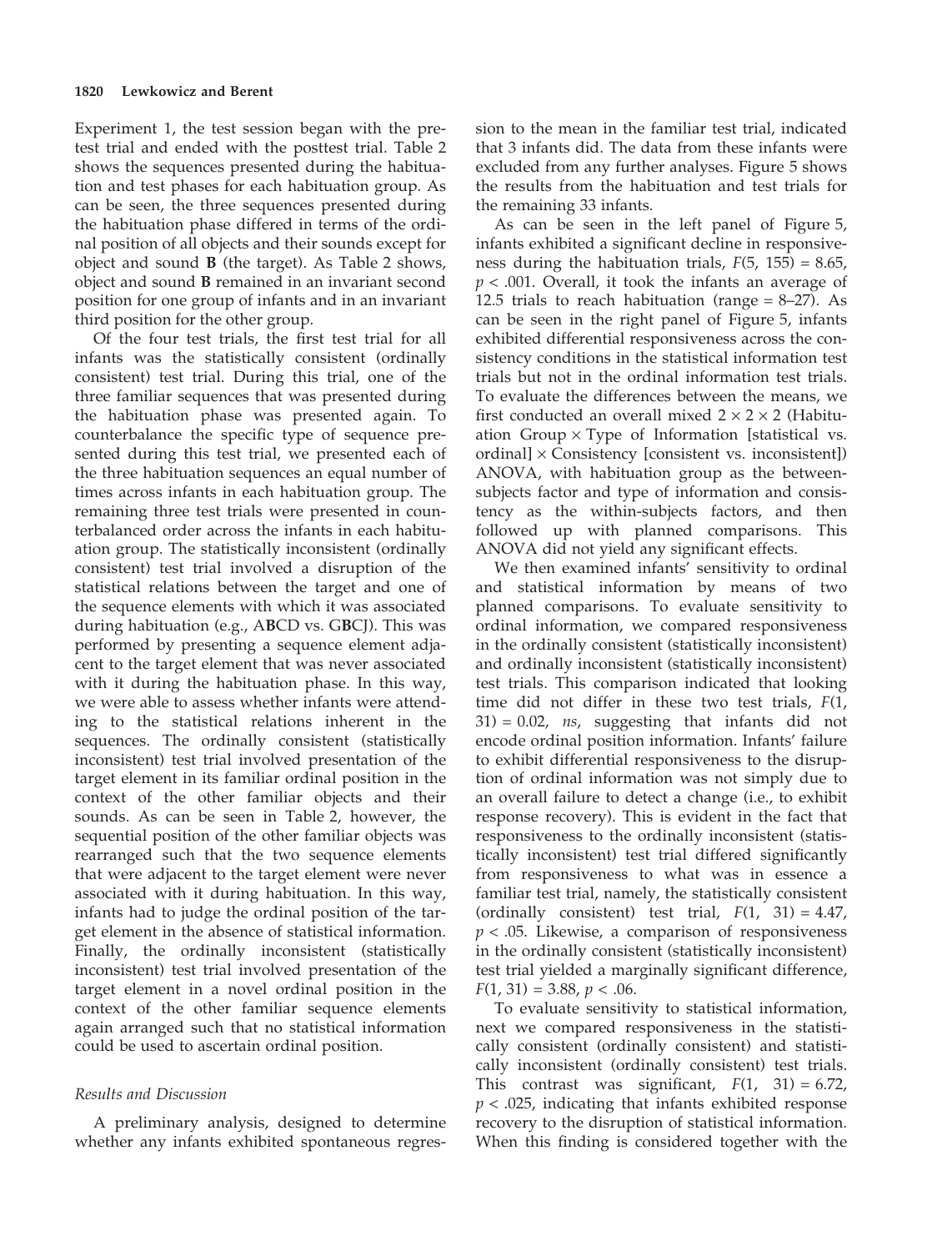

Figure 5. Results from Experiment 3. The left panel shows the duration of looking during the first three (A, B, and C) and last three (X, Y, and Z) habituation trials, and the right panel shows the duration of looking in the test trials. Error bars indicate the standard error of the mean.

fact that infants did not detect ordinal position changes in the other set of test trials, it suggests that infants failed to learn ordinal invariance and that they only encoded the statistical relations among specific sequence elements.

# General Discussion

This study investigated how 4-month-old infants represent sequential information inherent in dynamic, multimodal sequences and asked whether they can encode abstract ordinal position information (e.g., that element B occurred ''second'' in ABCD) or whether they can only track the statistical relations of specific tokens (e.g., paired association, AB, BC, etc.). Using a habituation test procedure, in Experiment 1 we habituated infants to several different sequences consisting of the same four moving and sounding objects. Across these sequences, a target object and its sound remained in an invariant ordinal position whereas the other three objects and sounds varied in their ordinal positions. Following habituation, we administered two sets of test trials in which the target's ordinal position was either familiar or novel. In one set of test trials, the target element was presented in the context of familiar elements (e.g., ABCD vs. ACBD) whereas in the other set of test trials, the target element was presented in the context of novel elements (e.g., EBFG vs. EFBG). If infants encoded invariant order, then we expected

that they would discriminate consistent from inconsistent sequences *irrespective* of whether neighboring elements were familiar or not. In contrast, if infants encoded the statistical relations of specific elements, we expected that they would discriminate consistent from inconsistent sequences only if the statistical relations between the target element and its original neighbors were disrupted during the test trials.

The results from Experiment 1 showed that infants detected changes in the position of a target element in the context of familiar sequences but not in the context of novel sequences. Thus, infants failed to generalize the ordinal invariance information provided in the habituation phase in their response to novel sequences. To determine whether this failure may have been due to excessive information-processing demands imposed by requiring the infants to respond to four separate test trials, we tested their ability to generalize learning in Experiment 2 by administering only the test trials involving the novel sequence elements (i.e., the generalization test trials). Despite the reduced information-processing load, infants still failed to exhibit evidence of generalization and, thus, of the acquisition of invariant ordinal position knowledge.

This consistent failure to generalize might indicate that infants did not detect the change in the target's ordinal position during the test trials because they were distracted by the sheer novelty of the nontarget sequence elements. Alternatively, this failure to generalize might indicate that infants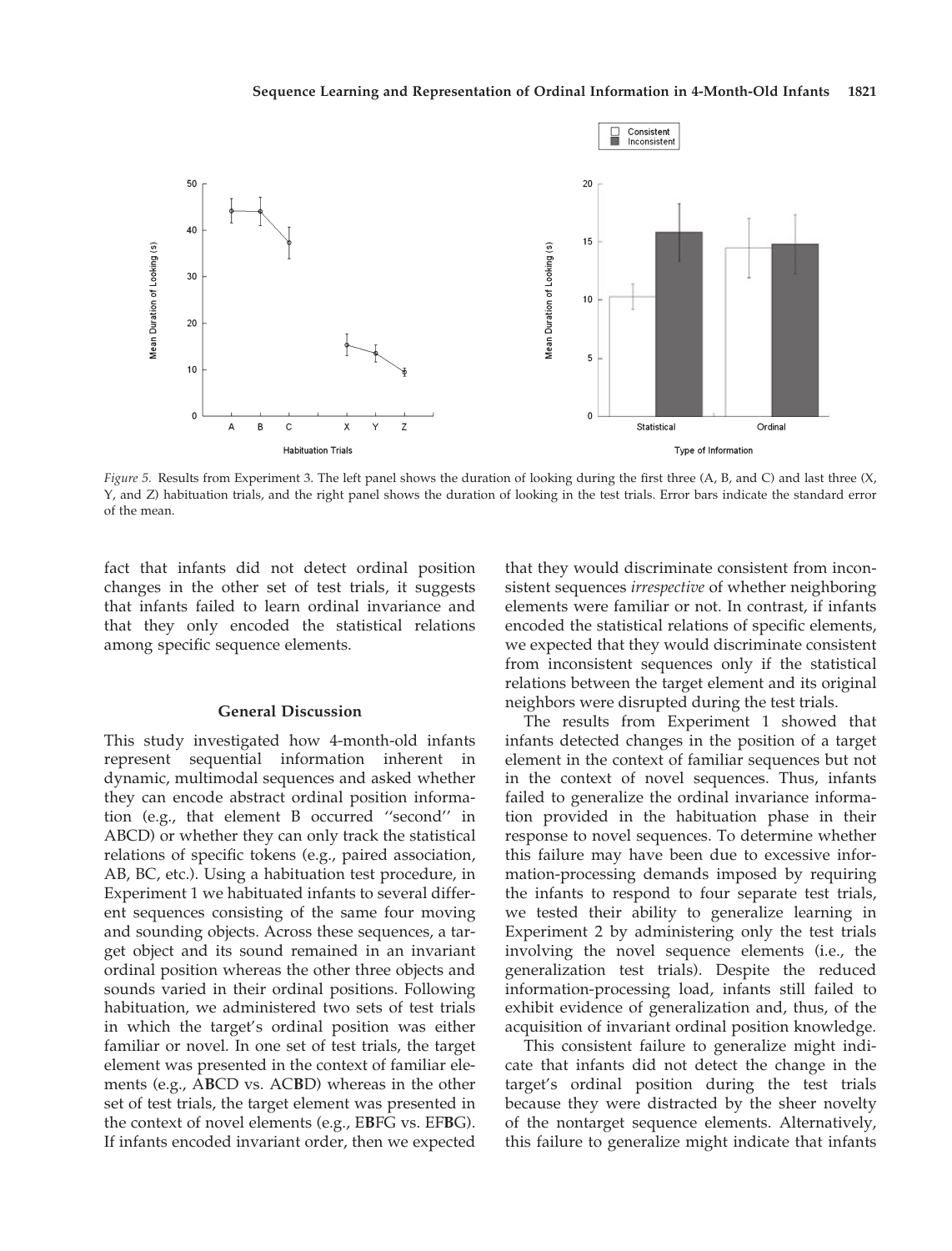encoded the statistical relations of specific sequence elements rather than their ordinal position. Experiment 3 evaluated both of these possibilities. To gauge learning of ordinal information, we retested infants' sensitivity to the disruption of ordinal invariance in the context of familiar elements while controlling for their statistical properties. To gauge learning of statistical relations per se, we also assessed infants' sensitivity to the disruption of statistical relations while the ordinal invariance was kept constant. Results showed that, despite the fact that the test sequences consisted of familiar elements, infants still did not exhibit evidence of ordinal position learning although they exhibited clear evidence of statistical learning.

Although prior studies have provided impressive evidence of sequence learning in early human development (Fiser & Aslin, 2002; Gerken, 2006; Gómez, 2002; Gómez & Maye, 2005; Jusczyk et al., 1994; Kirkham et al., 2002; Marcus et al., 1999; Richardson & Kirkham, 2004; Saffran et al., 1996; Saffran et al., 1999), none of these studies have explicitly tested whether the ability to detect sequential invariance in multimodal events might involve the representation of ordinal rules. The current study is the first to do so by investigating the separate contribution of ordinal and statistical information to sequence learning in young infants. Consistent with the results of prior studies, the findings from three experiments in the current study indicate clearly that young infants encode sequential relations based on token associations. It is up to future research to determine the precise nature of such associations—whether they are formed at the level of bigrams, trigrams, longdistance dependencies among nonadjacent segments, or entire sequences. Regardless of the eventual answer to this question, the current findings show for the first time that 4-month-old infants encode sequential order by tracking the statistical relations of specific events rather than by representing ordinal information. The fact that infants failed to exhibit evidence of ordinal position learning across three separate experiments, that they did so regardless of whether the test sequences were composed of familiar or novel elements, and that they exhibited evidence of statistical learning speaks against the possibility that this failure is due to methodological limitations.

In conclusion, the current findings shed light on the development of rule learning in infancy. Prior research has demonstrated that infants can detect and learn the statistical relations inherent in temporally distributed patterns of auditory and visual

information and that they can do so as early as 2 months of age. In addition, prior research has shown that older infants—7 months and older—can learn simple sequential rules. The most impressive aspect of this ability is that it enables infants to learn simple sequential rules within a matter of minutes and to then generalize them to sequences consisting of novel elements. The findings from the present study are particularly interesting in this context because they show that younger, 4-monthold, infants not only do not learn rules or generalize them to novel sequences but that they do not even do so when the sequences are familiar. It is up to future research to determine when this critical cognitive skill first emerges in development and to characterize the mechanisms underlying its developmental emergence.

# References

- Baldwin, D. A., Baird, J. A., Saylor, M. M., & Clark, M. (2001). Infants parse dynamic action. Child Development, 72, 708–717.
- Berent, I., Everett, D. L., & Shimron, J. (2001). Do phonological representations specify variables? Evidence from the obligatory contour principle. Cognitive Psychology, 42, 1–60.
- Berent, I., Marcus, G. F., Shimron, J., & Gafos, A. I. (2002). The scope of linguistic generalizations: Evidence from Hebrew word formation. Cognition, 83, 113–139.
- Berent, I., & Shimron, J. (1997). The representation of Hebrew words: Evidence from the obligatory contour principle. Cognition, 64, 39–72.
- Fiser, J., & Aslin, R. N. (2002). Statistical learning of new visual feature combinations by infants. Proceedings of the National Academy of Sciences, 99, 15822–15826.
- Gerken, L. (2006). Decisions, decisions: Infant language learning when multiple generalizations are possible. Cognition, 98, B67–B74.
- Gómez, R. L. (2002). Variability and detection of invariant structure. Psychological Science, 13, 431–436.
- Gómez, R. L., & Maye, J. (2005). The developmental trajectory of nonadjacent dependency learning. Infancy, 7, 183–206.
- Jusczyk, P. W., Luce, P. A., & Charles-Luce, J. (1994). Infants' sensitivity to phonotactic patterns in the native language. Journal of Memory & Language, 33, 630– 645.
- Keele, S. W., Ivry, R., Mayr, U., Hazeltine, E., & Heuer, H. (2003). The cognitive and neural architecture of sequence representation. Psychological Review, 110, 316– 339.
- Kirk, R. E. (1968). Experimental design: Procedures for the behavioral sciences (p. 577). Belmont, CA: Thomson Brooks/Cole.